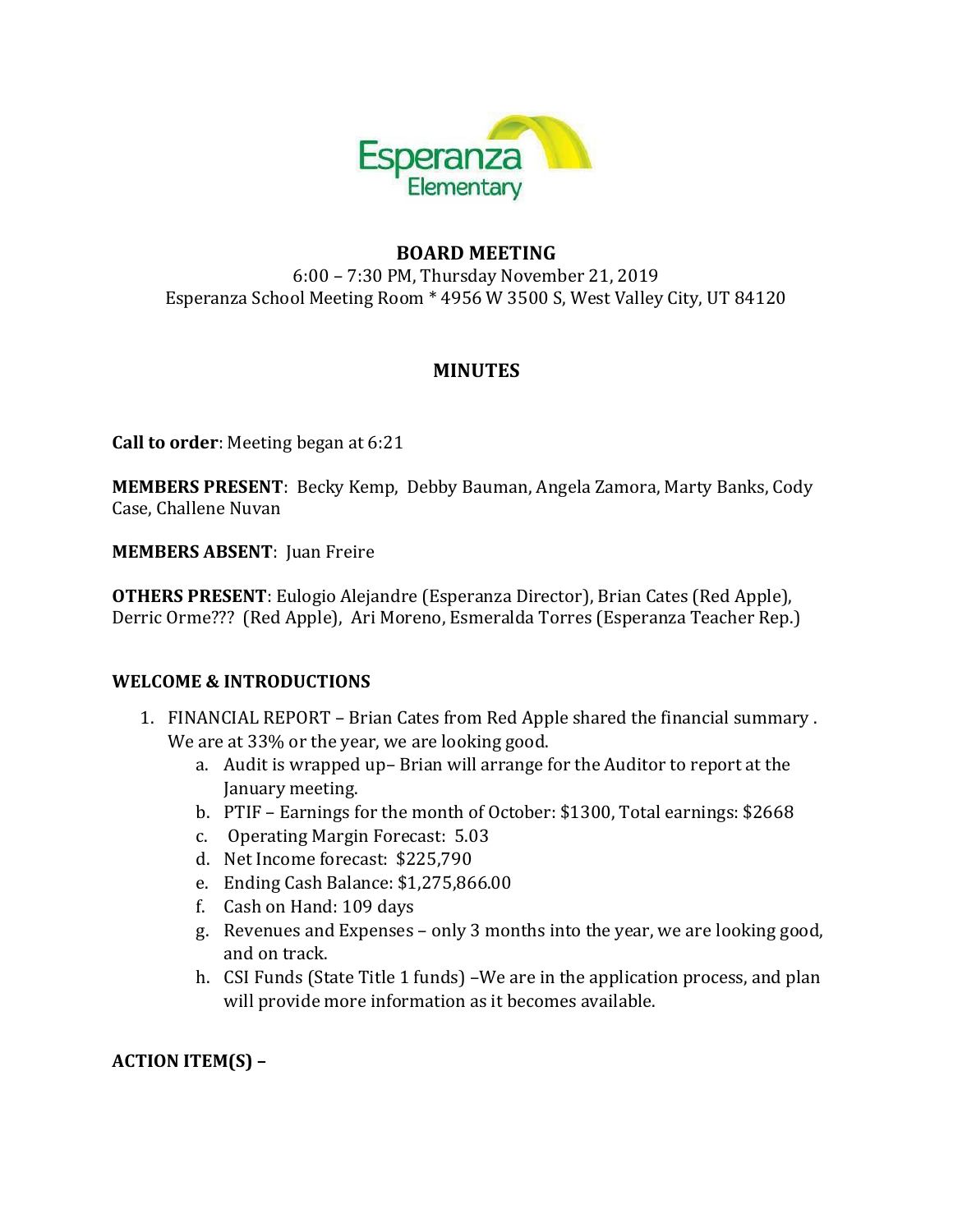- 1. Minutes from October 24, 2019 Board Meeting minutes Approved with the removal of (iv) CSI funds from the Director's Report. The CSI funds were not discussed at the October 24th meeting.
- 2. Review resume of new member Sen Phil Shumway Mr. Shumway was not available for this meeting. Deferred for January meeting.

# **COMMITTEE DISCUSSION** –

- 1. Policy Review needs to be manageable. The Board recommends that we review one per meeting.
	- a.
- 2. Founding Charter Section Review
	- a. Governance
	- b. Finance
	- c. Academic/Cultural
	- d. Charter Minute

#### **DISCUSSION/INFORMATION ITEMS**

- 1. Review Shopko Intent to purchase letter: the lessor redacted their offer.
- 2. Review new member Sen. Phil Shumway resume
- 3. Executive Director/Principal Report
	- a. Assessment Update:
	- b. Student Enrollment
		- i. Current Enrollment: 534 Students, approved for 525.
	- c. Waiting List:
		- i. Number of Students on Wait List: 236 students
	- d. Calendar:
		- i. Winter fest Thursday, Dec.  $5<sup>th</sup>$  at Granger High 6-7pm
		- ii. Posada, December 13<sup>th</sup>, Indoor Swap Meat
		- iii. Esperanza Faculty Christmas Party, Dec 20<sup>th</sup> 1:30.
- 4. PTO Report Dia de los Muertos festival held on November 1<sup>st</sup>, numbers were low, Mariachi students were performing at the Utah Symphony. There was a minor issue, during the clean-up the smoke machine triggered the fire alarm. The next fundraiser is with Pizza coupons (we pay \$1, and they sell for \$5). The PTO has elected to not do the World's Finest Chocolates this year.
- 5. Board meeting calendar –Change to the second Thursday of the Month starting January 9, Feb 13, Mar 12, April 9, May 13

# **ADJOURN** at **7:15** pm

# **ANNOUNCEMENTS:**